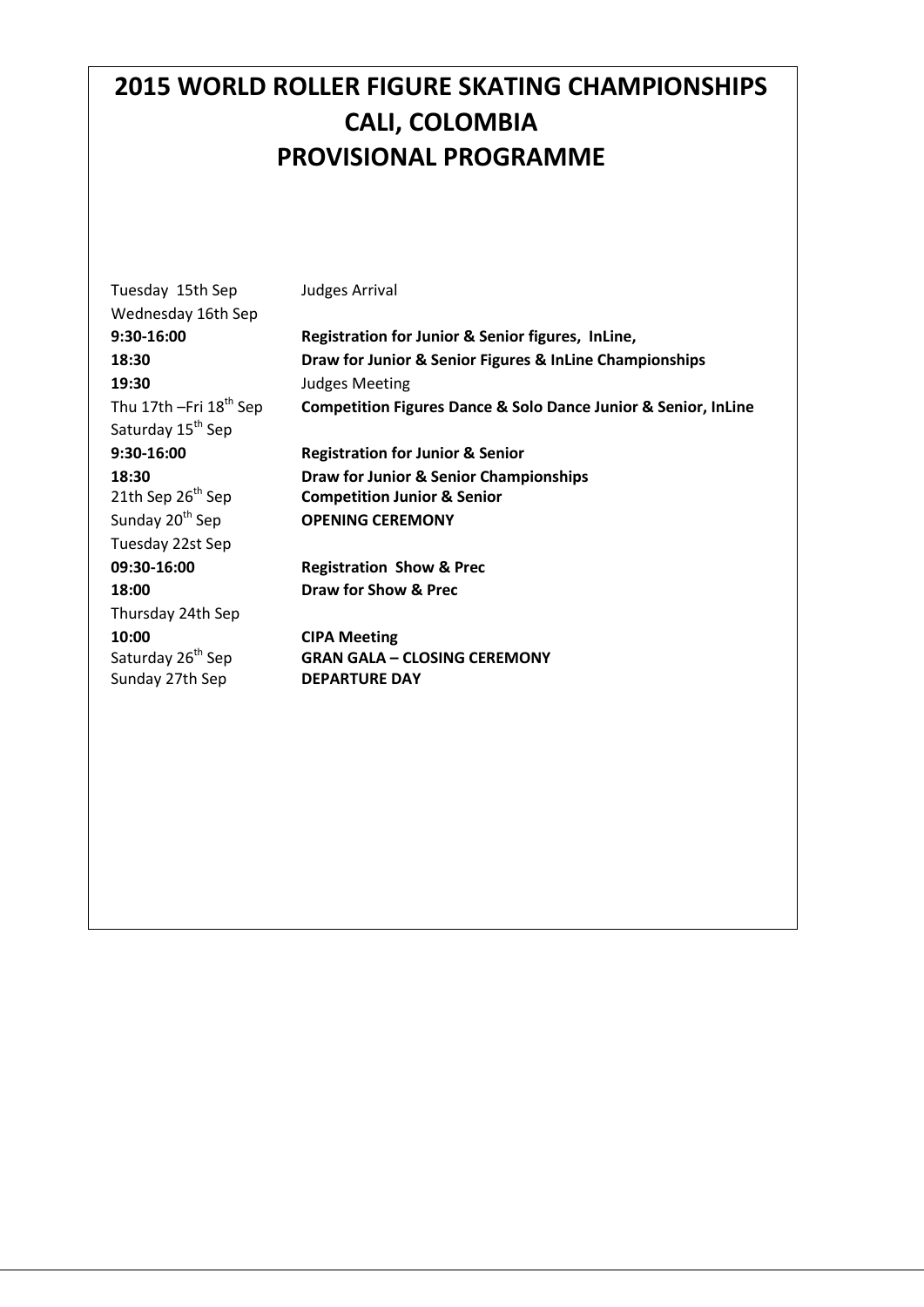### **JUNIOR-SENIOR WORLD ROLLER SKATING CHAMPIONSHIPS CALI – COLOMBIA SCHEDULE OF EVENTS**

| <b>THURSDAY 17 SEPTEMBER</b> |                                                                             |
|------------------------------|-----------------------------------------------------------------------------|
| 7,00                         | Doors Open                                                                  |
| 7,15                         | <b>Training Junior Ladies Figures</b>                                       |
| 8,15                         | <b>Training Junior Men Figures</b>                                          |
| 9,15                         | Training InLine Ladies Short (2 groups) by order of skating                 |
| 10,15                        | Training InLine Men Short (1 group) by order of skating                     |
| 10,45                        | Cleaning                                                                    |
| 11,00                        | <b>COMPETITION JUNIOR LADIES FIGURES 1-2</b>                                |
|                              | <b>COMPETITION JUNIOR MENS FIGURES 1-2-3-4</b>                              |
| 14,30                        | Cleaning                                                                    |
| 15,30                        | <b>COMPETITION LADIES INLINE SHORT PROGRAMME</b>                            |
| 16,30                        | <b>COMPETITION MEN INLINE SHORT PROGRAMME</b>                               |
| 17,15                        | Cleaning                                                                    |
| 17,30                        | <b>COMPETITION JUNIOR LADIES FIGURES 3-4</b>                                |
| 20,15                        | Training Junior Solo Dance Ladies Compulsory (3 groups) by order of skating |
| 21,15                        | Training Junior Solo Dance Men Compulsory (2 groups) by order of skating    |
| 22,00                        | Training Junior Solo Dance Ladies Compulsory (3 groups) by order of skating |
| 23,00                        | Training Junior Solo Dance Men Compulsory (2 groups) by order of skating    |
| 23,40                        | End                                                                         |

| <b>FRIDAY 18 SEPTEMBER</b> |                                                                        |
|----------------------------|------------------------------------------------------------------------|
| 7,00                       | Doors Open                                                             |
| 7,15                       | <b>Training Senior Ladies Figures</b>                                  |
| 8,45                       | <b>Training Senior Men Figures</b>                                     |
| 9,45                       | Training InLine Ladies Long (2 groups) by order of skating             |
| 10,45                      | Training InLine Men Long (1 group) by order of skating                 |
| 11,30                      | Cleaning                                                               |
| 12,00                      | <b>COMPETITION SENIOR LADIES FIGURES 1-2</b>                           |
|                            | <b>COMPETITION SENIOR MEN FIGURES 1-2-3-4</b>                          |
| 16,00                      | Cleaning                                                               |
| 16,15                      | <b>COMPETITION LADIES INLINE LONG PROGRAMME</b>                        |
| 17:15                      | <b>COMPETITION MEN INLINE LONG PORGRAMME</b>                           |
| 18,00                      | Cleaning                                                               |
| 18,15                      | <b>COMPETITION SENIOR LADIES FIGURES 3-4</b>                           |
| 20,45                      | <b>AWARDS FIGURES &amp; INLINE</b>                                     |
| 21,00                      | Training Junior Couple Dance Compulsory (2 Groups) by order of skating |
| 21,40                      | Training Senior Couple Dance Compulsory (3 Groups) by order of skating |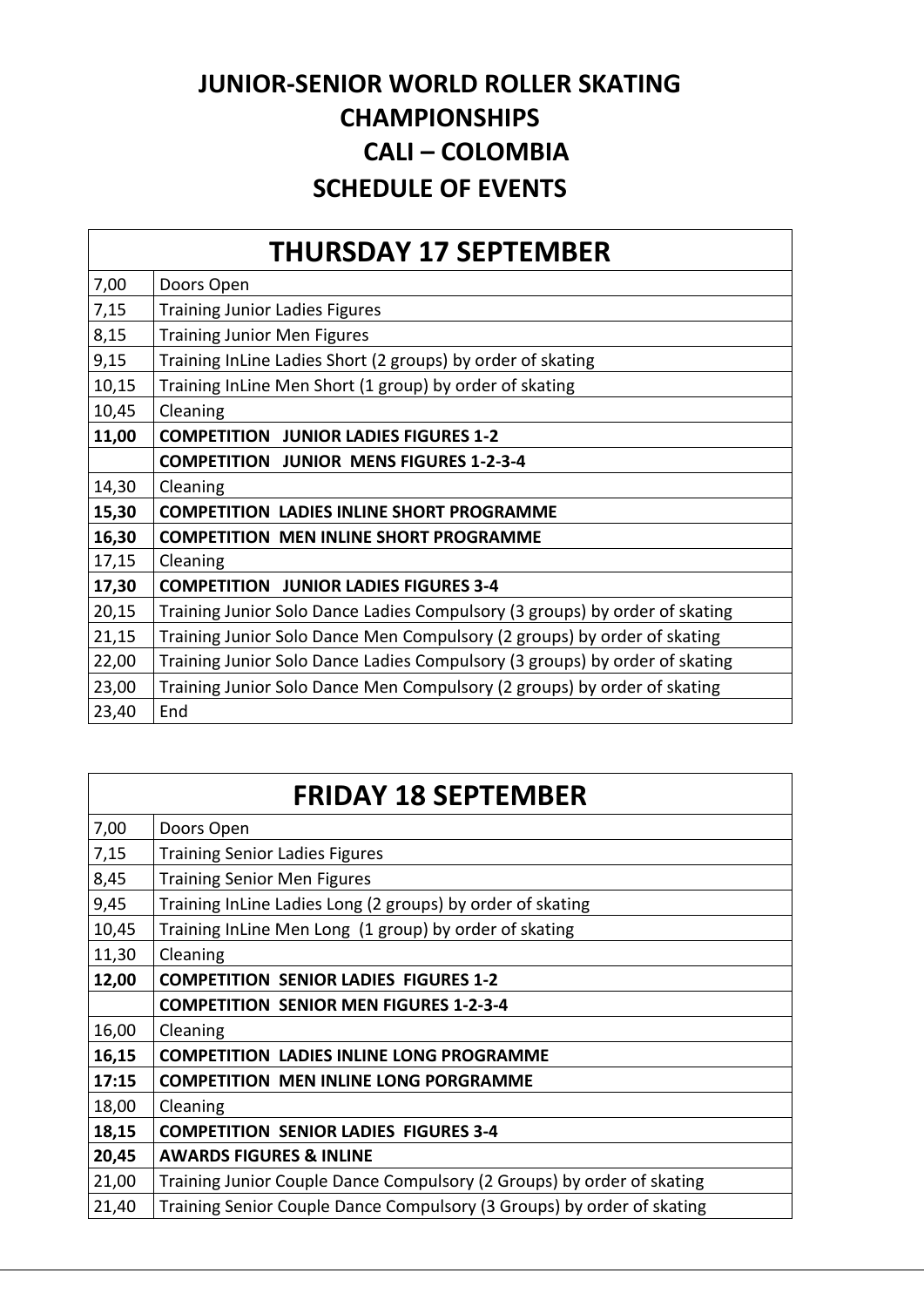$22,40$  End

# **SATURDAY 19 OCTOBER**

| 7,00  | Doors Open                                                                  |
|-------|-----------------------------------------------------------------------------|
| 8,15  | Training Junior Solo Dance Ladies Compulsory (3 groups) by order of skating |
| 9,15  | Training Junior Solo Dance Men Compulsory (2 groups) by order of skating    |
| 9,55  | Training Senior Solo Dance Ladies Compulsory (3 groups) by order of skating |
| 10,55 | Training Senior Solo Dance Men Compulsory (2 groups) by order of skating    |
| 11,35 | Training Junior Couple Dance Compulsory (2 Groups) by order of skating      |
| 12,15 | Training Senior Couple Dance compulsory (3 Groups) by order of skating      |
| 13,15 | Cleaning                                                                    |
| 13,30 | <b>COMPETITION JUNIOR SOLO DANCE LADIES Compulsory</b>                      |
| 16,00 | <b>COMPETITION JUNIOR SOLO DANCE MEN Compulsory</b>                         |
| 17,30 | <b>COMPETITION SENIOR SOLO DANCE LADIES Compulsory</b>                      |
| 20,00 | <b>COMPETITION SENIOR SOLO DANCE MEN Compulsory</b>                         |
| 21,30 | <b>COMPETITION JUNIOR COUPLE DANCE Compulsory</b>                           |
| 22,45 | <b>COMPULSORY SENIOR COUPLE DANCE Compulsory</b>                            |
| 00,30 | End                                                                         |

#### **SUNDAY 20 SEPTEMBER**

| 7,00  | Doors Open                                                            |
|-------|-----------------------------------------------------------------------|
| 7,15  | Training Junior Ladies Free (4 Groups) by order of skating            |
| 9,55  | Training Junior Men Free (3 Groups) by order of skating               |
| 11,55 | Training Senior Ladies Free (4 Groups) by order of skating            |
| 14,15 | Training Senior Men Free (3 groups) by order of skating               |
| 16,15 | Training Junior Couples OD Dance (2 Groups) by order of skating       |
| 17,15 | Training Senior Couples OD Dance (2 Groups) by order of skating       |
| 18,15 | Training Junior Pairs (1 Group) by order of skating                   |
| 18,45 | Training Senior Pairs (2 Groups) by order of skating                  |
| 19,45 | <b>OPENING CEREMONY</b>                                               |
| 21,00 | Training Junior Solo Ladies Free Dance (3 groups) by order of skating |
| 22,30 | Training Junior Solo Men Free Dance (2 groups) by order of skating    |
| 23,00 | End                                                                   |

|       | <b>MONDAY 21 SEPTEMBER</b>                                            |
|-------|-----------------------------------------------------------------------|
| 7,00  | Doors Open                                                            |
| 7,15  | Training Junior Ladies short programme (4 groups) by order of skating |
| 9,30  | Training Junior Men short programme (3 groups) by order of skating    |
| 9,45  | Training Junior Solo Ladies Free Dance (3 groups) by order of skating |
| 11,15 | Training Junior Solo Men Free Dance (2 groups) by order of skating    |
| 12,15 | Training Junior Dance Couple OD(2 Groups) by order of skating         |
| 13,15 | Cleaning                                                              |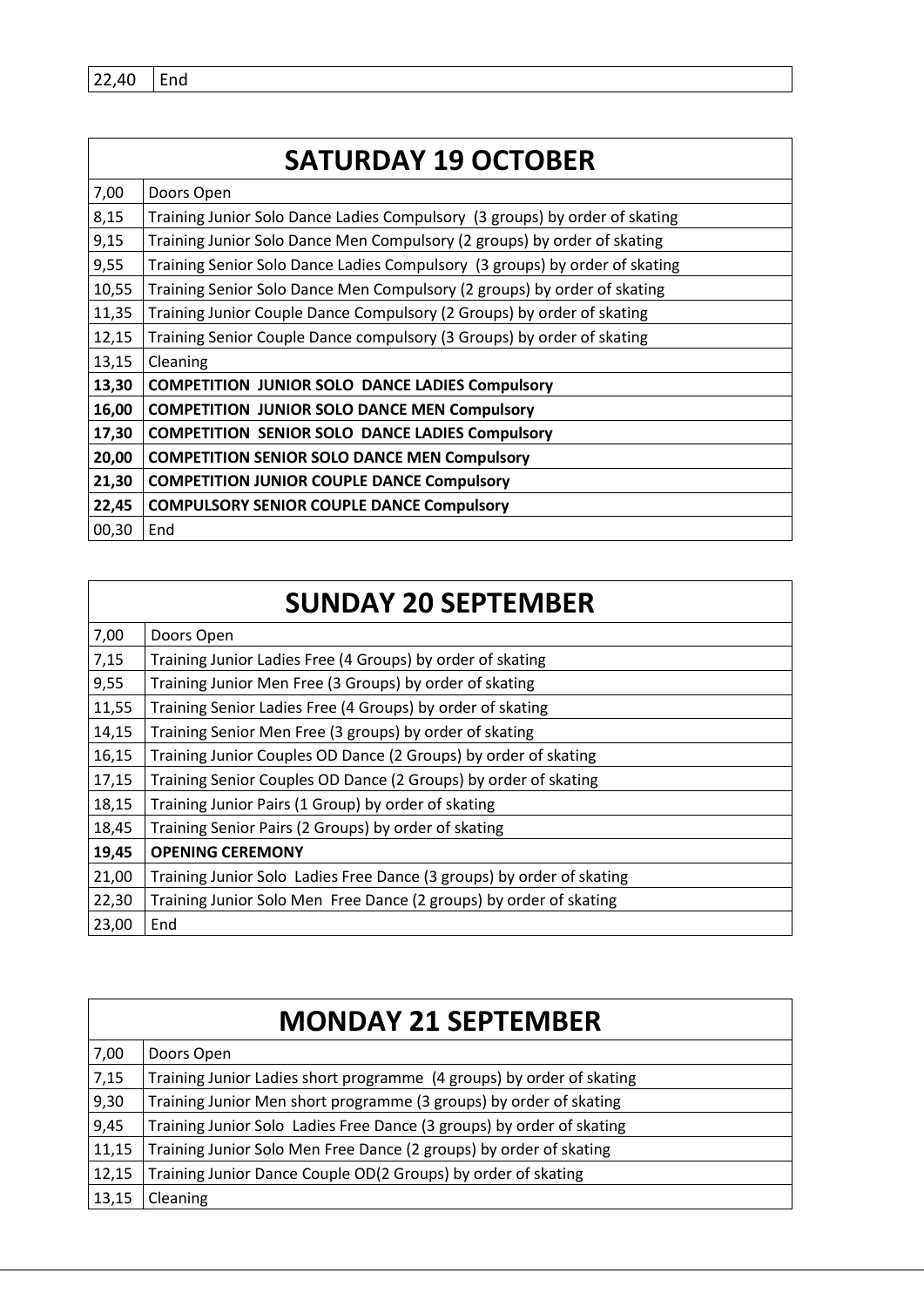| 13,30 | <b>COMPETITION JUNIOR LADIES SHORT PROGRAMME</b> |
|-------|--------------------------------------------------|
| 15,30 | <b>COMPETITION JUNIOR SHORT PROGRAMME</b>        |
| 16,45 | <b>COMPETITION JUNIOR SOLO LADIES FREE DANCE</b> |
| 19,00 | <b>COMPETITION JUNIOR SOLO MEN FREE DANCE</b>    |
| 20,30 | <b>COMPETITION JUNIOR COUPLE DANCE OD</b>        |
| 21,30 | Training Senior Couple Dance OD (3 Groups)       |
| 22,30 | Training Junior Pairs (1 Group)                  |
| 23,00 | <b>Training Senior Pairs (2 Groups)</b>          |
| 00,00 | End                                              |

# **TUESDAY 22 SEPTEMBER**

|       | <b>WEDNSDAY 23 SEPTEMBER</b>                                                             |
|-------|------------------------------------------------------------------------------------------|
| 7,00  | Doors Open                                                                               |
| 7,15  | Training Junior Ladies long programme excl. final groups (3 groups) by order of skating  |
| 9,30  | Training Junior Men long programme excl. final groups (2 groups 1-2) by order of skating |
| 9,45  | Training Senior Ladies long programme excl. final groups (4 groups) by order of skating  |
| 11,45 | Training Senior Men long programme excl. final groups (2 groups) by order of skating     |
| 12,50 | Training Junior Pairs Short Programme (1 group)                                          |
| 13,15 | Training Senior Pairs Short Programme (2 groups)                                         |
| 13,00 | <b>COMPETITION JUNIOR LADIES LONG PROGRAMME excl final groups</b>                        |
| 16,30 | <b>COMPETITION JUNIOR MEN LONG PROGRAMME excl final groups</b>                           |
| 17,30 | <b>COMPETITION SENIOR LADIES LONG PROGRAMME excl final groups</b>                        |
| 19,30 | <b>COMPETITION SENIOR MEN LONG PROGRAMME excl final groups</b>                           |
| 22,00 | <b>COMPETITION JUNIOR PAIRS SHORT</b>                                                    |
| 22,45 | <b>COMPETITION SENIOR PAIRS SHORT</b>                                                    |
| 23,30 | End                                                                                      |

|      | <b>THURSDAY 24 SEPTEMBER</b>                                          |
|------|-----------------------------------------------------------------------|
| 7,00 | Doors Open                                                            |
|      | 7,15   Training Senior Ladies long Programme Final Group (10 skaters) |